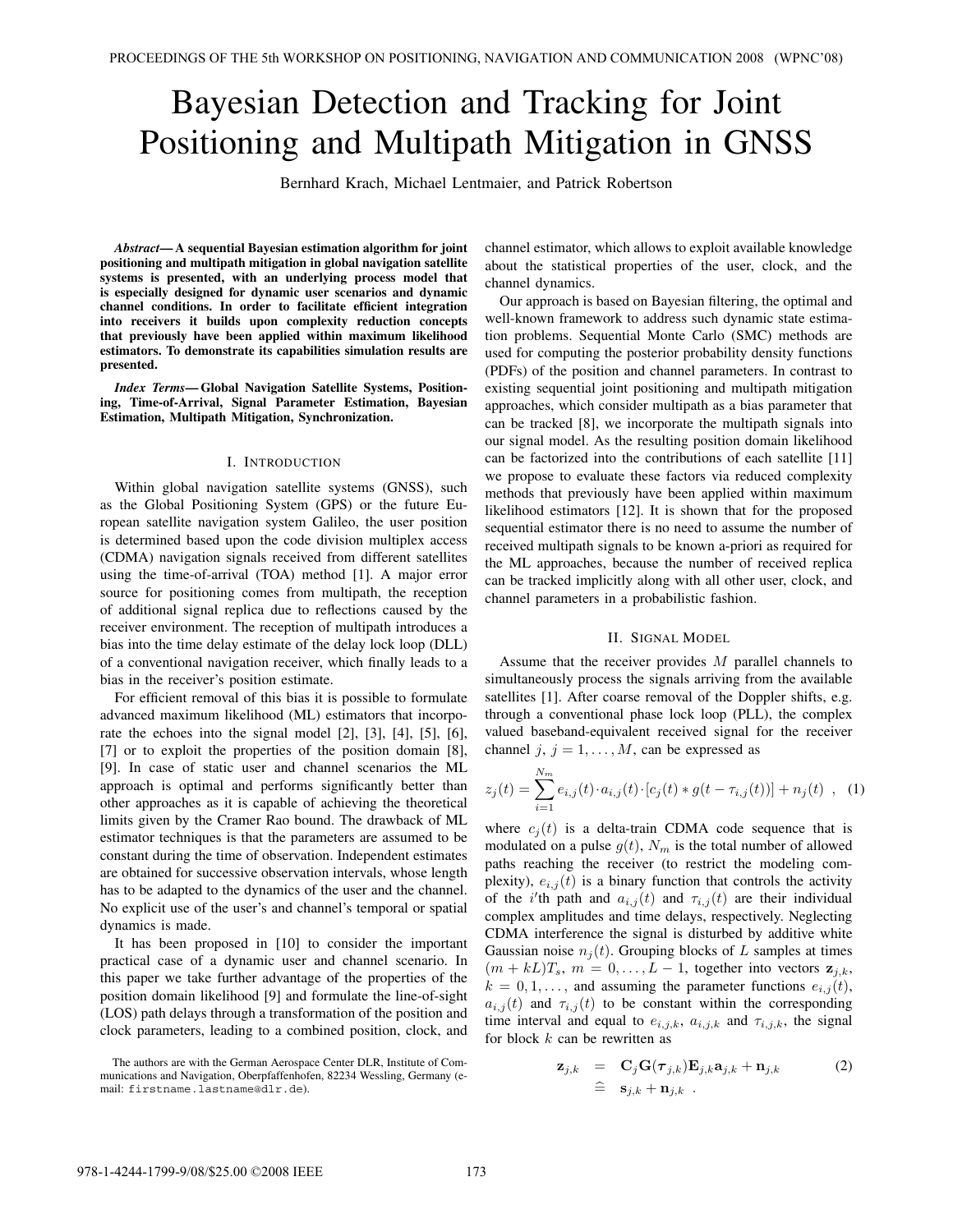In the compact form the samples of the delayed pulses  $\mathbf{g}(\tau_{i,j,k})$ are stacked together as columns of the matrix  $\mathbf{G}(\tau_{j,k})$  =  $[\mathbf{g}(\tau_{1,j,k}),\ldots,\mathbf{g}(\tau_{N_m,j,k})]$ ,  $\mathbf{C}_j$  is a matrix representing the convolution with the code, and the delays and amplitudes are collected in the vectors  $\tau_{j,k} = [\tau_{1,j,k}, \dots, \tau_{N_m,j,k}]^T$ <br>and  $\mathbf{a}_k = [a_{k,j,k}, \dots, a_{N_m,j,k}]^T$  respectively. Furthermore for and  $\mathbf{a}_k = [a_{1,j,k}, \dots, a_{N_m,j,k}]^T$  respectively. Furthermore, for concise notation we use  $\mathbf{E}_{\cdot,k} = d$  is  $[\mathbf{e}_{\cdot,k}]$  where the elements concise notation we use  $\mathbf{E}_{j,k} = \text{diag} [\mathbf{e}_{j,k}]$ , where the elements of the vector  $e_{j,k} = [e_{1,j,k}, \ldots, e_{N_m,j,k}]^T$ ,  $e_{i,j,k} \in [0,1]$ ,<br>determine whether the *i*'th nath is active or not by being determine whether the *i*'th path is active or not by being<br>either  $e_{i+1} = 1$  corresponding to an active path or  $e_{i+1} = 0$ either  $e_{i,j,k} = 1$  corresponding to an active path or  $e_{i,j,k} = 0$ for a path that is currently not active. The term  $s_{j,k}$  denotes the signal hypothesis and is completely determined by the channel parameters  $\tau_{j,k}$ ,  $a_{j,k}$  and  $e_{j,k}$ . The proper selection of the block size  $L$  is crucial and depends necessarily on the duration of the time interval for which the parameters can be assumed to be constant. This period is equivalent to the coherent integration time in a conventional navigation receiver, which commonly ranges from 1-20 ms. Using (2) we can write the associated *channel likelihood function* as

$$
p(\mathbf{z}_{j,k}|\mathbf{s}_{j,k}) = \frac{1}{(2\pi)^L \sigma_j^{2L}} \cdot \exp\left[-\frac{1}{2\sigma_j^2} (\mathbf{z}_{j,k} - \mathbf{s}_{j,k})^H (\mathbf{z}_{j,k} - \mathbf{s}_{j,k})\right].(3)
$$

The likelihood function will play a central role in the algorithm discussed in this paper; its purpose is to quantify the conditional probability of the received signal conditioned on the unknown signal (which depends finally on the position, clock and channel parameters as shown later).

#### *A. Complexity Reduction*

In [3] a general concept for the efficient representation of the likelihood (3) was presented. The key idea of this concept is to formulate (3) through a vector  $z_{c,j,k}$  resulting from an orthonormal projection of the observed signal  $z_{i,k}$  onto a smaller vector space, so that  $\mathbf{z}_{c,j,k}$  is a sufficient statistic according to the Neyman-Fisher factorization [13] and hence suitable for estimating  $s_{i,k}$ . In other words the reduced signal comprises the same information as the original signal itself. In practice this concept becomes relevant as the projection can be achieved by processing the received signal (2) with a bank of correlators and a subsequent decorrelation of the correlator bank outputs. A variant of this very general concept, applied in [4], has also been referred to as the *Signal Compression Theorem* in [5]. The corresponding mathematical background will be briefly discussed below, including also interpolation of the likelihood and elimination of complex amplitudes as further methods for complexity reduction.

*1) Data Compression:* As explained above the large vector containing the received signal samples  $z_{i,k}$  is linearly transformed into a vector  $z_{c,j,k}$  of much smaller size. Following this approach the likelihood according to (3) can be rewritten

as  
\n
$$
p(\mathbf{z}_{j,k}|\mathbf{s}_{j,k}) = \frac{1}{(2\pi)^L \sigma_j^{2L}} \exp\left[-\frac{\mathbf{z}_{j,k}^H \mathbf{z}_{j,k}}{2\sigma_j^2}\right]
$$
\n
$$
\cdot \exp\left[\frac{\Re\{\mathbf{z}_{j,k}^H \mathbf{Q}_{c,j} \mathbf{Q}_{c,j}^H \mathbf{s}_{j,k}\}}{\sigma_j^2} - \frac{\mathbf{s}_{j,k}^H \mathbf{Q}_{c,j} \mathbf{Q}_{c,j}^H \mathbf{s}_{j,k}}{2\sigma_j^2}\right]
$$
\n
$$
= \frac{1}{(2\pi)^L \sigma_j^{2L}} \exp\left[-\frac{\mathbf{z}_{j,k}^H \mathbf{z}_{j,k}}{2\sigma_j^2}\right]
$$
\n
$$
\cdot \exp\left[\frac{\Re\{\mathbf{z}_{c,j,k}^H \mathbf{s}_{c,j,k}\}}{\sum_{j=1}^{L} \sigma_j^2}\right],
$$

 $\sigma_j^2$  $\overline{a}$  $-\frac{\mathbf{s}_{c,j,k}\mathbf{s}_{c,j,k}}{2\sigma_j^2}$  $\overline{a}$ with the compressed received vector  $z_{c,j,k}$  and the compressed signal hypothesis  $\mathbf{s}_{c,j,k}$ :

$$
\mathbf{z}_{c,j,k} = \mathbf{Q}_{c,j}^H \mathbf{z}_{j,k}, \quad \mathbf{s}_{c,j,k} = \mathbf{Q}_{c,j}^H \mathbf{s}_{j,k} \quad , \tag{5}
$$

and the orthonormal compression matrix  $Q_c$ , which needs to fulfill

$$
\mathbf{Q}_{c,j}\mathbf{Q}_{c,j}^H \approx \mathbf{I}, \quad \mathbf{Q}_{c,j}^H \mathbf{Q}_{c,j} \approx \mathbf{I} \tag{6}
$$

to minimize the compression loss. According to [3] the compression can be two-fold so that we can factorize

$$
\mathbf{Q}_{c,j} = \mathbf{Q}_{cc,j} \mathbf{Q}_{pc,j} \tag{7}
$$

,

into a *canonical component decomposition*, given by an  $L \times$ <sup>N</sup>cc matrix **<sup>Q</sup>**cc, and a *principal component decomposition*, given by an  $N_{cc} \times N_{pc}$  matrix  $\mathbf{Q}_{pc}$ . In [3] two choices for **<sup>Q</sup>**cc,j are proposed:

$$
\mathbf{Q}_{cc,j} = \left\{ \begin{array}{ll} \mathbf{C}_{j} \mathbf{G}(\boldsymbol{\tau}_{j}^{b}) \mathbf{R}_{cc,j}^{-1} & \text{Signal matched} \\ \mathbf{C}_{j}(\boldsymbol{\tau}_{j}^{b}) \mathbf{R}_{cc,j}^{-1} & \text{Code matched} \end{array} \right., \tag{8}
$$

where the elements of the vector  $\tau_j^b$  define the positions of the individual correlators the individual correlators.

To decorrelate the bank outputs  $(\mathbf{CG}(\tau^b))^H$ **y** and  $C(\tau^{b})^{H}$ y the whitening matrix  $R_{cc}$  can be obtained from a QR decomposition of  $CG(\tau^b)$  and  $C(\tau^b)$  respectively. Apart from practical implementation issues both correlation methods given by (8) are equivalent from a conceptual point of view. For details on the compression through  $\mathbf{Q}_{pc,j}$  the reader is referred to [3].

*2) Interpolation:* In order to compute (4) independently of the sampling grid, advantage can be made of interpolation techniques. Using the discrete Fourier transformation (DFT), with  $\Psi$  being the DFT matrix and  $\Psi^{-1}$  its inverse (IDFT), we get:

$$
\mathbf{s}_{c,j,k} = \mathbf{Q}_{c,j}^H \mathbf{C}_j \mathbf{\Psi}^{-1} \text{diag} \left[ \mathbf{\Psi} \mathbf{g}(0) \right] \mathbf{\Omega}(\boldsymbol{\tau}_{j,k}) \mathbf{E}_{j,k} \mathbf{a}_{j,k} \quad (9) \\ \widehat{=} \mathbf{M}_{s_c,j} \mathbf{\Omega}(\boldsymbol{\tau}_{j,k}) \mathbf{E}_{j,k} \mathbf{a}_{j,k} ,
$$

with  $\Omega(\tau_{i,k})$  being a matrix of column-wise stacked vectors with Vandermonde structure [12], [3], such that the element at row  $p$  and column  $q$  computes with

$$
\Re\left\{[\mathbf{\Omega}(\boldsymbol{\tau}_{j,k})]_{p,q}\right\} = \cos\left(2\pi(p-1)\tau_{q,j,k}/(N_gT_s)\right) ,\qquad(10)
$$

$$
\Im\left\{[\mathbf{\Omega}(\boldsymbol{\tau}_{j,k})]_{p,q}\right\} = -\sin\left(2\pi(p-1)\tau_{q,j,k}/(N_gT_s)\right) \ . \tag{11}
$$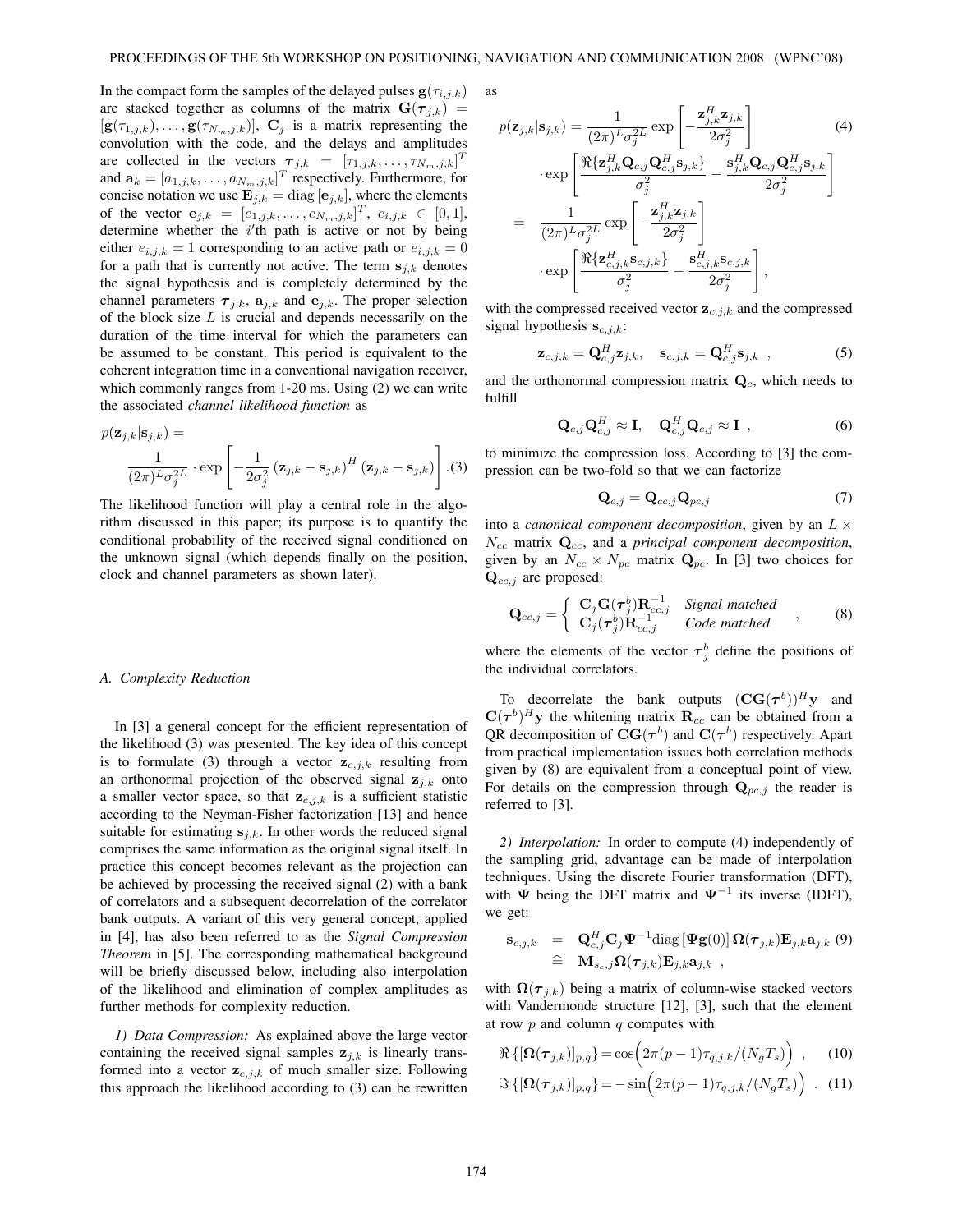

Fig. 1. Output of two types of canonical component type correlator banks for BPSK usable for data size reduction according to (8).

 $N<sub>g</sub>$  is the length of the pulse **g** in samples. The advantage of the interpolation is that it can take place in the reduced space. The most costly computations in (9) can be carried out in precalculations as the matrix  $M_{s_c,j}$ , whose row dimension corresponds to the dimension of the reduced space and whose column dimension is  $N<sub>g</sub>$  is constant.

*3) Amplitude Elimination:* In a further step we reduce the number of parameters by maximizing (4) for a given set of  $\tau_{i,k}$  and  $\mathbf{e}_{i,k}$  with respect to the complex amplitudes  $\mathbf{a}_{i,k}$ , which can be achieved through a closed form solution. Using

$$
\mathbf{S}_{c,k} = \mathbf{M}_{s_c,j} \mathbf{\Omega}(\boldsymbol{\tau}_{j,k}) \mathbf{E}_{j,k}
$$
 (12)

and obtaining  $S_{c,j,k}^{+}$  by removing zero columns from  $S_{c,j,k}$ <br>one vields the corresponding amplitude values of the active one yields the corresponding amplitude values of the active paths:

$$
\hat{\mathbf{a}}_{j,k}^{+} = \left(\mathbf{S}_{c,j,k}^{+H} \mathbf{S}_{c,j,k}^{+}\right)^{-1} \mathbf{S}_{c,j,k}^{+H} \mathbf{z}_{c,j,k} . \tag{13}
$$

For the active paths as indicated by  $e_{j,k}$  the vector  $\hat{a}_{j,k}^{\dagger}$  is equal to the MI applitude estimates for the time instance k equal to the ML amplitude estimates for the time instance  $k$ . When evaluating (4) we substitute  $\mathbf{s}_{c,j,k}$  and  $\mathbf{s}_{j,k}$  respectively by

$$
\tilde{\mathbf{s}}_{c,j,k} = \mathbf{S}_{c,j,k} \hat{\mathbf{a}}_{j,k} \quad \text{and} \quad \tilde{\mathbf{s}}_{j,k} = \mathbf{S}_{j,k} \hat{\mathbf{a}}_{j,k} \quad , \qquad (14)
$$

whereby the elements of the vector  $\hat{a}_{j,k}$  that are indicated to have an active path  $(a_{i,j,k} : i \rightarrow e_{i,j,k} = 1)$  are set equal<br>to the corresponding elements of  $\hat{\mathfrak{s}}^+$  all other elements to the corresponding elements of  $\hat{a}_{j,k}^{\dagger}$ . All other elements  $(a_{k+1}, a_{k+1} = 0)$  can be set arbitrarily as their influence  $(a_{i,j,k} : i \rightarrow e_{i,j,k} = 0)$  can be set arbitrarily as their influence is masked by the zero elements of  $e_{j,k}$ . The elimination procedure introduced here is motivated further in section IV-C.

## *B. Parameter Transformation*

For the given TOA estimation problem the LOS signal delays  $\tau_{1,j,k}$  associated to the different satellites j are mutually dependent because of the common receiver position and clock offset. To exploit this fact we apply the following parameter transformations:

*1) Delay Transformation:* The line-of-sight delays are replaced by their navigation parameter equivalents using the TOA pseudorange equation [1]

$$
\rho_{j,k} = \left| \mathbf{p}_{j,k}^{t,e} - \mathbf{p}_k^{r,e} \right| c^{-1} + \tau_k^r. \tag{15}
$$

with the pseudorange  $\rho_{j,k}$ , the position of the transmitting satellite  $\mathbf{p}_{j,k}^{t,e}$  in earth-centered earth-fixed (ECEF) coordinates, the receiver the receiver position  $\mathbf{p}_k^{r,e}$  in ECEF coordinates, the receiver clock bias  $\tau^r$  and the speed of light c. As the actual receiver clock bias  $\tau_k^r$  and the speed of light c. As the actual receiver delay estimate  $\tau_{k+1}$  is affected by the transmitter clock offset delay estimate  $\tau_{1,j,k}$  is affected by the transmitter clock offset  $\tau_{j,k}$  and surfers additionally from  $\rho_{j,k}$  using the ionospheric<br>atmosphere, we obtain  $\tau_{1,j,k}$  from  $\rho_{j,k}$  using the ionospheric<br>correction  $\tau^{\text{tropo}}$  $\tau_{i,k}^t$  and suffers additionally from the propagation through the correction  $\tau_{j,k}^{\text{iono}}$  and the tropospheric correction  $\tau_{j,k}^{\text{tropo}}$ .

$$
\tau_{1,j,k} = \rho_{j,k} + \tau_{j,k}^t + \tau_{j,k}^{\text{iono}} + \tau_{j,k}^{\text{tropo}} + \varepsilon_{j,k}.
$$
 (16)

Additional errors are assumed to be included in  $\varepsilon_{j,k}$ . Within<br>this paper we assume  $p_t^{t,e}$   $\tau^t$   $\tau^{iono}$   $\tau^{tropo}$  and  $\varepsilon_{i,k}$  to be this paper we assume  $\mathbf{p}_{j,k}^{t,e}$ ,  $\tau_{j,k}^{t}$ ,  $\tau_{j,k}^{\text{iono}}$ ,  $\tau_{j,k}^{\text{tropo}}$  and  $\varepsilon_{j,k}$  to be known.

*2) Coordinate Transformation:* Furthermore we apply a coordinate transformation on the receiver position from ECEF coordinates to a local navigation coordinate system [1] that is suitable for characterization of the user/receiver dynamics:

$$
\mathbf{p}_k^{r,e} = \mathbf{A}_k^{en} \mathbf{p}_k^{r,n} + \mathbf{p}_k^{o,e} \tag{17}
$$

The term  $\mathbf{p}_k^{r,n}$  denotes the receiver position expressed in terms of the local navigation coordinates, the rotation matrix  $\mathbf{\Lambda}^{en}$ of the local navigation coordinates, the rotation matrix  $A_k^{en}$ and the vector  $\mathbf{p}_k^o$ <sup>e</sup> characterize the coordinate transformation<br>and are of course assumed to be known and are, of course, assumed to be known.

## III. PROCESS AND SYSTEM MODEL

The position of the user as well as the receiver clock parameters are known to be time varying but not independent from one time instance to the next, as physical restrictions impose constraints on their temporal evolution. We know from channel measurements that this is also valid for the multipath channel parameters; for example, an multipath echo usually experiences a "life-cycle" from its first occurrence, then a more or less gradual change in its delay and phase over time, until it disappears [14]. The purpose of the process model is to characterize the temporal dependencies of these parameters (introduced in Section II) in a probabilistic fashion. In our modeling approach we structure the entire system process, which is selected to have the properties of a Markovian process, into sub-processes, which are introduced now.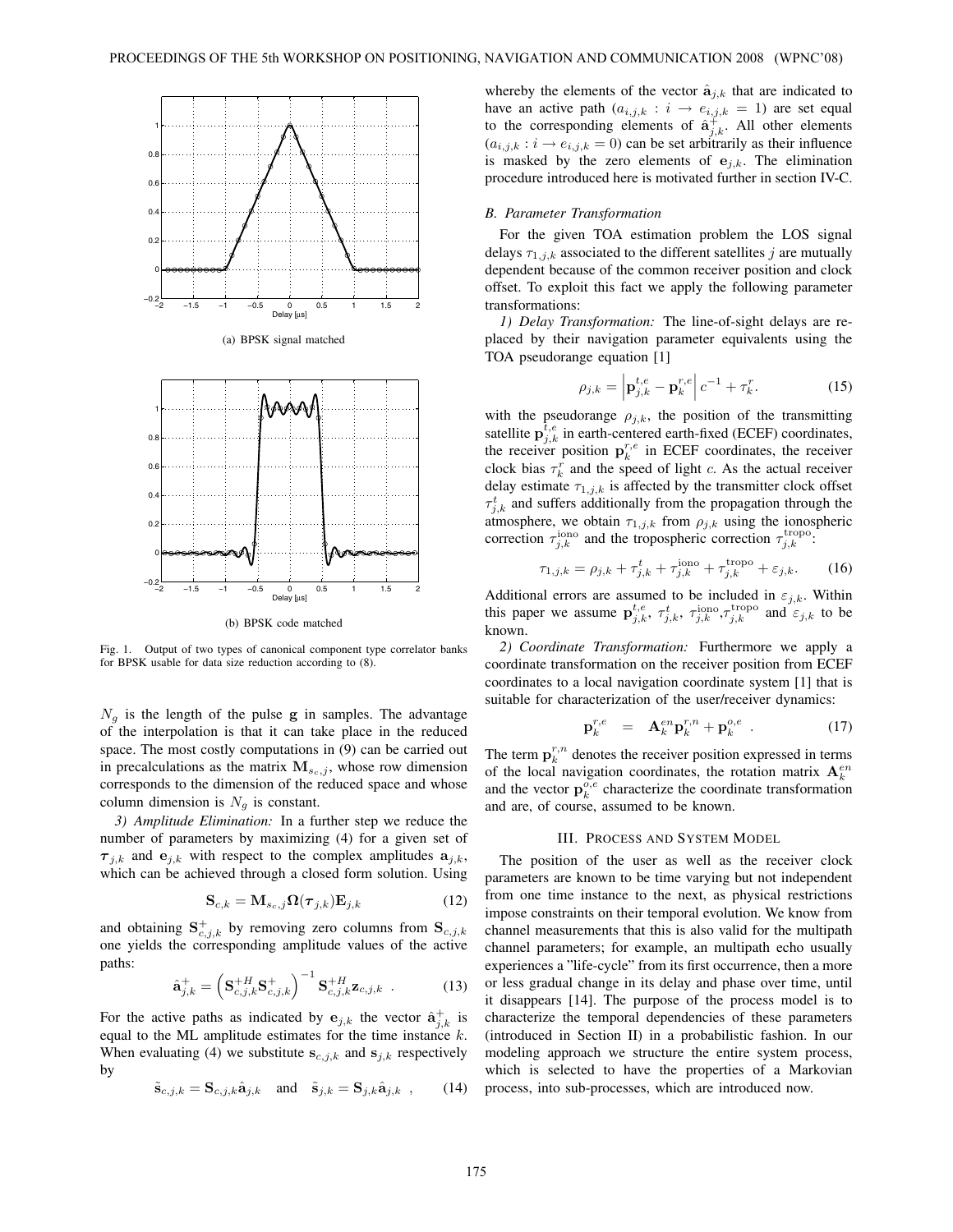To model the temporal evolution of position and clock parameters we employ simple Gaussian transition models as typically applied within navigation Kalman filters [1]. The modeling of the multipath process is motivated by [14], [10].

#### *A. User Model*

The temporal evolution of the receiver position used in (17) can be characterized by a physical movement model of the user or vehicle that carries the receiver. Here we use a simple model given by

$$
\mathbf{p}_{k}^{r,n} = \mathbf{p}_{k-1}^{r,n} + \dot{\mathbf{p}}_{k-1}^{r,n} \cdot T_s + \mathbf{n}_p \tag{18}
$$

$$
\dot{\mathbf{p}}_k^{r,n} = \dot{\mathbf{p}}_{k-1}^{r,n} + \mathbf{n}_p \tag{19}
$$

with  $\mathbf{p}_{k}^{r,n}$  being the temporal derivative of  $\mathbf{p}_{k-1}^{r,n}$ , and  $\mathbf{n}_{p}$ ,  $\mathbf{n}_{p}$ <br>heing vectors of element-wise uncorrelated zero-mean white being vectors of element-wise uncorrelated zero-mean white Gaussian noise, whose elements have a given variance of  $\sigma_x^2$ ,  $\sigma^2$  and  $\sigma^2$ ,  $\sigma^2$ ,  $\sigma^2$ , respectively  $\sigma_y^2$ ,  $\sigma_z^2$  and  $\sigma_x^2$ ,  $\sigma_y^2$ ,  $\sigma_z^2$ , respectively.

## *B. Clock Model*

The clock model is used to characterize the local receiver clock, in particular the evolution of the user clock offset  $\tau_{\iota}^r$ and the user clock drift  $\dot{\tau}_k^r$ . We use this simple model:

$$
\tau_k^r = \tau_{k-1}^r + \tau_{k-1}^r \cdot T_s + n_\tau , \qquad (20)
$$

$$
\dot{\tau}_k^r = \dot{\tau}_{k-1}^r + n_{\dot{\tau}}.\tag{21}
$$

The noise terms  $n_{\tau}$  and  $n_{\tau}$  are realizations of a zero-mean white Gaussian noise process of variance  $\sigma_{\tau}^2$  and  $\sigma_{\tau}^2$  respectively tively.

## *C. Multipath Channel Model*

The multipath channel is determined by the parameters  $e_{i,j,k}$  and  $\tau_{i,j,k}$  with  $i > 0$ . According to [10] their temporal evolution is modeled by the following statistical processes:

*1) Multipath Activity:* According to (2) each path is either "on" or "off", as defined by channel parameter  $e_{i,j,k} \in$  ${1 \equiv$  "on",  ${0 \equiv$  "off"}, where  ${e_{i,j,k}}$  is assumed to follow a simple two-state Markov process with asymmetric crossover and same-state probabilities:

$$
p(e_{i,j,k} = 0 | e_{i,j,k-1} = 1) = p_{\text{onoff}} \quad , \tag{22}
$$

$$
p(e_{i,j,k} = 1|e_{i,j,k-1} = 0) = p_{\text{offon}} \tag{23}
$$

*2) Multipath Delay:* The associated delays of the multipath replica are characterized by

$$
\tau_{\substack{\text{mp} \\ \cdot \text{mp}}}^{\text{mp}} = \tau_{\substack{k-1 \\ \cdot \text{mp}}}^{\text{mp}} + \dot{\tau}_{k-1}^{\text{mp}} \cdot T_s + \mathbf{n}_{\text{mp}} \,, \tag{24}
$$

$$
\dot{\boldsymbol{\tau}}_k^{\rm mp} = \dot{\boldsymbol{\tau}}_{k-1}^{\rm mp} + \mathbf{n}_{\rm mp} \quad , \tag{25}
$$

where for concise notation we have used

$$
\boldsymbol{\tau}_{k}^{\text{mp}} \widehat{=} \{ \boldsymbol{\tau}_{j,k}^{\text{mp}}, j = 1, \dots, M \}
$$
 (26)

with  $\tau_{j,k}^{\text{mp}} = [\tau_{2,j,k}, \dots, \tau_{N_m,j,k}]^T$ . *M* is the total number<br>of received satellites. The temporal derivative of  $\tau_{\text{mp}}^{\text{mp}}$  is of received satellites. The temporal derivative of  $\tau_k^{\text{mp}}$  is<br>denoted by  $\dot{\tau}_k^{\text{mp}}$  and **n** denoted by  $\dot{\tau}_k^{\text{mp}}$  and  $\mathbf{n}_{\text{mp}}$ ,  $\mathbf{n}_{\text{min}}$  are vectors of element-wise uncorrelated zero-mean white Gaussian noise of variance  $\sigma_{\text{mp}}^2$ <br>and  $\sigma^2$  respectively. Due to physical constraints we restrict and  $\sigma_{\text{mp}}^2$  respectively. Due to physical constraints we restrict<br>the multipath delay process to satisfy  $\tau_{\text{eff}}$  ( $\tau_{\text{eff}}$ )  $\tau_{\text{eff}}$  ( $\tau_{\text{eff}}$ ) the multipath delay process to satisfy  $\tau_{1,j,k} < \tau_{i,j,k}, i =$  $2,\ldots,N_m$ .

*D. State Vector*

Considering the proposed signal model including complexity reduction and the introduced process model we collect the relevant parameters into the state vector

$$
\mathbf{x}_k = \{\mathbf{p}_k^{r,n}, \dot{\mathbf{p}}_k^{r,n}, \tau_k^r, \dot{\tau}_k^r, \boldsymbol{\tau}_k^{\text{mp}}, \dot{\boldsymbol{\tau}}_k^{\text{mp}}, \mathbf{e}_k\} \tag{27}
$$

with

$$
\mathbf{e}_k \widehat{=} \{ \mathbf{e}_{j,k}, j = 1, \dots, M \} \quad . \tag{28}
$$

Note that the model implicitly represents the number of paths per range

$$
N_{m,j,k} = \sum_{i=1}^{N_m} e_{i,j,k}
$$
 (29)

as a time variant parameter.

#### *E. Likelihood Factorization*

So far we have introduced the channel likelihood (3) associated to the receiver channel  $j$ . The objective now is to calculate the likelihood that takes into account the observations of all receiver channels, namely  $p(\mathbf{z}_k|\mathbf{x}_k)$  with

$$
\mathbf{z}_k \widehat{=} \{ \mathbf{z}_{j,k}, j = 1, \dots, M \}, \qquad (30)
$$

Writing  $\mathbf{z}_{j,k}^{\top}$  for  $\mathbf{z}_k$  after omitting  $\mathbf{z}_{j,k}$ , i.e.  $\mathbf{z}_{j,k}^{\top} = \mathbf{z}_k \setminus \mathbf{z}_{j,k}$ , we assume independent noise realization for the receiver channels assume independent noise realization for the receiver channels with

$$
p(\mathbf{z}_{j,k}|\mathbf{x}_k, \mathbf{z}_{j,k}^-) = p(\mathbf{z}_{j,k}|\mathbf{x}_k) \tag{31}
$$

In this case the overall likelihood function can be written in product form according to the factorization of Bayes' rule [11] as

$$
p(\mathbf{z}_k|\mathbf{x}_k) = C \cdot \prod_{j=1}^{M} p(\mathbf{z}_{j,k}|\tilde{\mathbf{s}}_{j,k})
$$
 (32)

with C being a normalizing constant. Please note that according to (12), (13), (14), (15), (16), and (17) the signal hypothesis  $\tilde{\mathbf{s}}_{j,k}$  is determined completely by  $\mathbf{x}_k$  and  $\mathbf{z}_{j,k}$  (for details see section IV-C).

#### IV. SEQUENTIAL ESTIMATION

To overcome the drawback of the ML approaches mentioned in Section I our objective here is to address the introduced estimation problem with a sequential estimator that is able to exploit not only a single set of observations  $z_k$  to estimate the hidden parameters  $x_k$  (via the likelihood function), but is also able to exploit our knowledge about the statistical dependencies between successive sets of position, clock and multipath channel parameters, in order to improve the performance of the estimator.

#### *A. Optimal Solution*

Given the models introduced in Section II and III the problem of positioning and multipath mitigation now becomes one of *sequential estimation of a hidden Markov process*: We want to estimate the unknown position, clock and multipath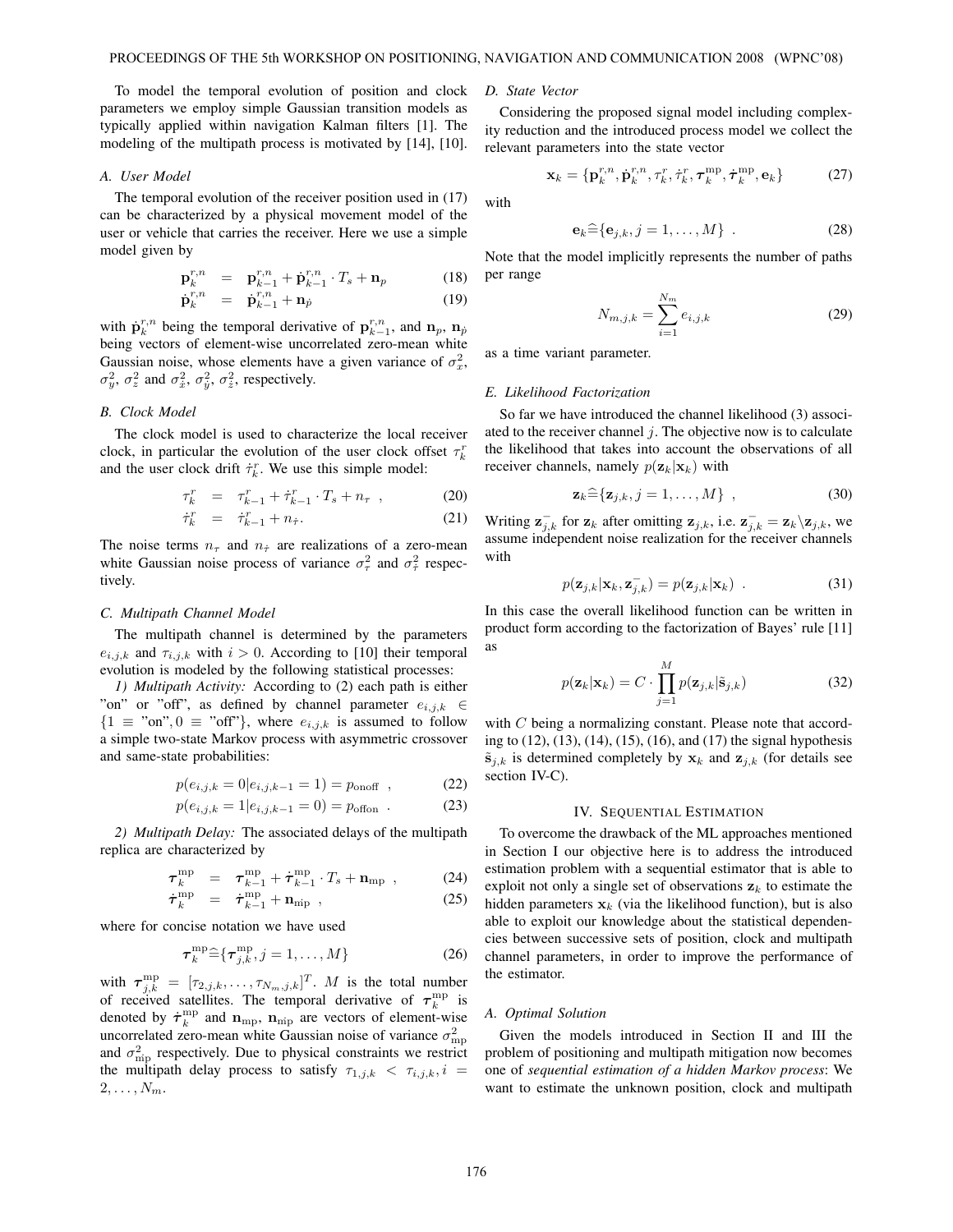

Fig. 2. Illustration of the hidden Markov estimation process for three time instances. Our measurements are the sequence  $z_q$ ,  $q = 0, \ldots, k$ , and the parameters to be estimated are  $\mathbf{x}_q, q = 0, \ldots, k$ 

channel parameters, namely the hidden state  $x_k$  based on an evolving sequence of received noisy observations  $z_k$  (see Figure 2). According to Section III the user position and clock offset as well as the multipath channel process for each receiver channel are modeled as a first-order Markov process as future position, clock and multipath channel parameters given the present state of the position, clock and the channel and all past states, depend only on the present system state (and not on any past states). It is also assumed according to section II that the noise affecting successive channel outputs is independent of the past noise values; so *each observation depends only on the present channel state*.

Now that our major assumptions have been established we may apply the concept of *sequential Bayesian estimation*. The reader is referred to [15] which gives a derivation of the general framework for optimal estimation of temporally evolving (Markovian) parameters by means of inference; and we have chosen similar notation. The entire history of observations (over the temporal index  $k$ ) can be written as

$$
\mathbf{Z}_k \widehat{=} \{ \mathbf{z}_q, q = 0, \dots, k \} \quad . \tag{33}
$$

As  $x_k$  represents the characterization of the hidden state our goal is to determine the *posterior* probability density function (PDF) of every possible state characterization given all observations:  $p(\mathbf{x}_k|\mathbf{Z}_k)$ . Once we have evaluated this posterior PDF we can either determine the configuration that maximizes it - the so called maximum a-posteriori (MAP) estimate; or we can choose the expectation - equivalent to the minimum mean square error (MMSE) estimate. In addition, the posterior distribution itself contains all uncertainty about the current state and is thus the optimal measure in terms of reliability information.

It can be shown that the sequential estimation algorithm is recursive as illustrated in Figure 3, as it uses the posterior PDF computed for time instance  $k-1$  to compute the posterior PDF for instance k. For a given posterior PDF at time instance  $k-1$ ,  $p(\mathbf{x}_{k-1}|\mathbf{Z}_{k-1})$ , the *prior* PDF  $p(\mathbf{x}_k|\mathbf{Z}_{k-1})$  is calculated



Fig. 3. Illustration of the recursive Bayesian estimator.

in the so-called *prediction step* by applying the Chapman-Kolmogorov equation:

$$
p(\mathbf{x}_k|\mathbf{Z}_{k-1}) = \int p(\mathbf{x}_k|\mathbf{x}_{k-1})p(\mathbf{x}_{k-1}|\mathbf{Z}_{k-1})\mathrm{d}\mathbf{x}_{k-1} , \quad (34)
$$

with  $p(\mathbf{x}_k|\mathbf{x}_{k-1})$  being the state transition PDF of the Markov process. In the *update step* the new posterior PDF for step k is obtained by applying Bayes' rule to  $p(\mathbf{x}_k|\mathbf{z}_k, \mathbf{Z}_{k-1})$  yielding the normalized product of the likelihood  $p(\mathbf{z}_k|\mathbf{x}_k)$  and the prior PDF:

$$
p(\mathbf{x}_k|\mathbf{Z}_k) = p(\mathbf{x}_k|\mathbf{z}_k, \mathbf{Z}_{k-1})
$$
  
\n
$$
= \frac{p(\mathbf{z}_k|\mathbf{x}_k, \mathbf{Z}_{k-1})p(\mathbf{x}_k|\mathbf{Z}_{k-1})}{p(\mathbf{z}_k|\mathbf{Z}_{k-1})}
$$
(35)  
\n
$$
= \frac{p(\mathbf{z}_k|\mathbf{x}_k)p(\mathbf{x}_k|\mathbf{Z}_{k-1})}{p(\mathbf{z}_k|\mathbf{Z}_{k-1})}.
$$

The denominator of (35) does not depend on  $x_k$  and so it can be computed by integrating the numerator of (35) over the entire range of  $x_k$  (normalization).

To summarize so far, the entire process of prediction and update can be carried out recursively to calculate the posterior PDF (35) sequentially, based on an initial value of  $p(\mathbf{x}_0|\mathbf{z}_0)$  $= p(\mathbf{x}_0)$ . The evaluation of the likelihood function  $p(\mathbf{z}_k|\mathbf{x}_k)$ is the essence of the update step. Similarly, maximizing this likelihood function (i.e. ML estimation) would be equivalent to maximizing  $p(\mathbf{x}_k|\mathbf{Z}_k)$  only in the case that the prior PDF  $p(\mathbf{x}_k|\mathbf{Z}_{k-1})$  does not depend on  $\mathbf{Z}_{k-1}$  and when all values of  $x_k$  are a-priori equally likely. Since these conditions are not met, evaluation of  $p(\mathbf{x}_k|\mathbf{Z}_k)$  entails all the above steps.

#### *B. Sequential Estimation using Particle Filters*

The optimal estimation algorithm relies on evaluating the integral (34), which is usually a very difficult task, except for certain additional restrictions imposed on the model and the noise process. So very often a suboptimal realization of a Bayesian estimator has to be chosen for implementation. In this paper we use a Sequential Monte Carlo (SMC) filter, in particular a Sampling Importance Resampling Particle Filter SIR-PF according to [15]. In this algorithm the posterior density at step  $k$  is represented as a sum, and is specified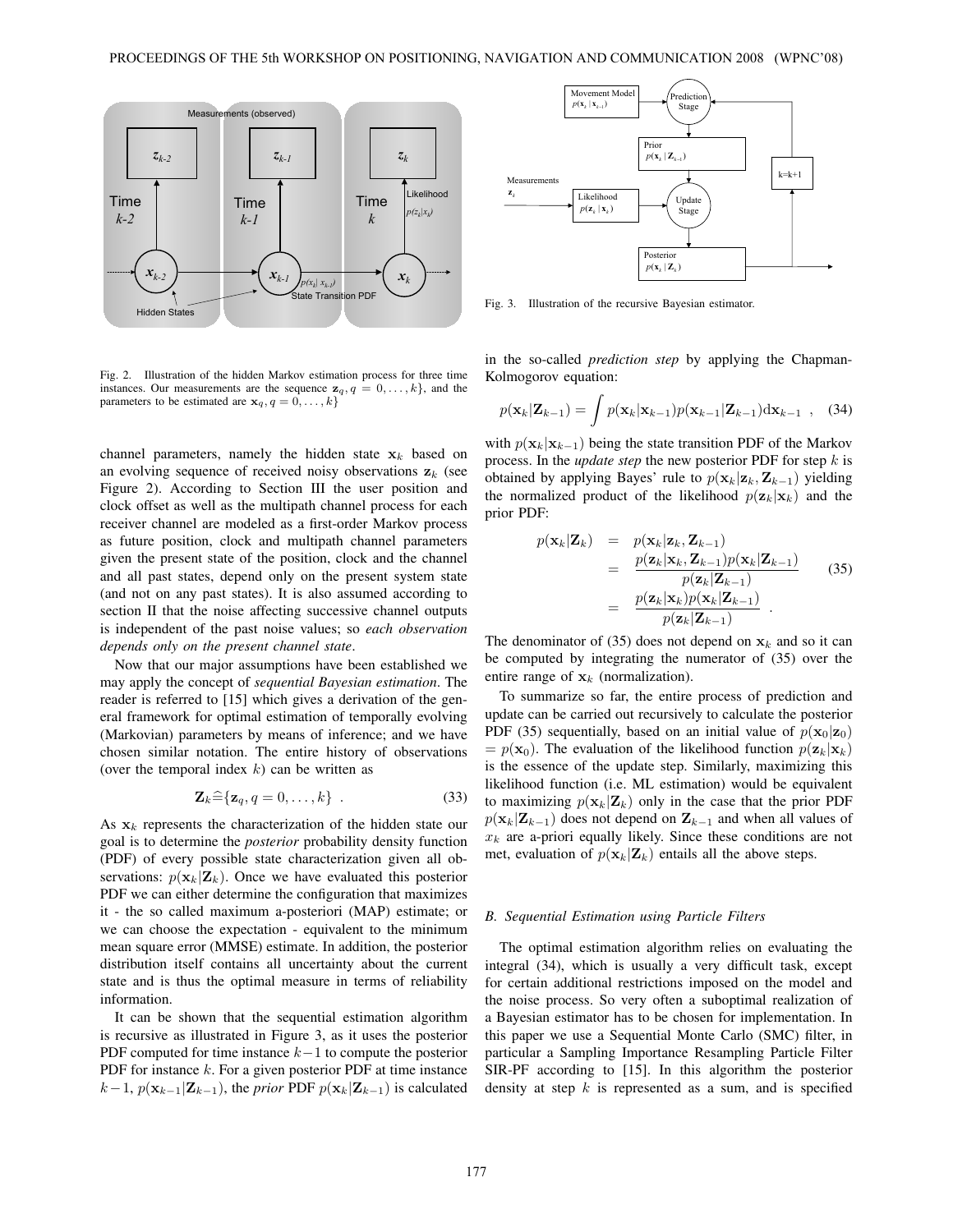by a set of  $N_p$  particles:

$$
p(\mathbf{x}_k|\mathbf{Z}_k) \approx \sum_{\mu=1}^{N_p} w_k^{\mu} \cdot \delta(\mathbf{x}_k - \mathbf{x}_k^{\mu}) \tag{36}
$$

where each particle with index  $\mu$  has a state  $\mathbf{x}_{k}^{\mu}$  and has a *weight w*<sup> $\mu$ </sup>. The sum over all particles' weights is one. In *weight*  $w_k^{\mu}$ . The sum over all particles' weights is one. In SIR-PF the weights are computed according to the principle SIR-PF, the weights are computed according to the principle of *Importance Sampling* where the so-called proposal density is chosen to be the state transition probability for the  $\mu$ -th particle  $p(\mathbf{x}_k|\mathbf{x}_{k-1} = \mathbf{x}_{k-1}^{\mu})$ , and with *resampling* at every time step. For  $N \to \infty$  the approximate posterior approaches time step. For  $N_p \to \infty$  the approximate posterior approaches the true PDF.

The key step in which the *measurement* for instance k is incorporated, is in the calculation of the weight  $w_k^{\mu}$  which<br>for the SIR-PE can be shown to be the likelihood function: for the SIR-PF can be shown to be the likelihood function:  $p(\mathbf{z}_k|\mathbf{x}_k^{\mu})$ . The characterization of the *process* enters in the algorithm when at each time instance k the state of each algorithm when at each time instance  $k$ , the state of each particle  $\mathbf{x}_{k}^{\mu}$  is drawn randomly from the proposal distribution; i.e. from  $p(\mathbf{x}_k|\mathbf{x}_{k-1}^{\mu})$ .

## *C. Exploiting Linear Substructures*

If there exist linear substructures in the model, it is possible to reduce the computational complexity of the filter by means of marginalization over the linear state variables [16], also known as Rao-Blackwellization [17]. In our case, since the measurement  $z_{i,k}$  is a linear function of the complex amplitudes  $a_{j,k}$ , we can estimate them analytically and marginalize:

$$
p(\mathbf{z}_{j,k}|\boldsymbol{\tau}_{j,k}, \mathbf{e}_{j,k}) = p(\mathbf{z}_{j,k}|\mathbf{x}_k)
$$
(37)  
= 
$$
\int_{\mathbf{a}_{j,k}} p(\mathbf{z}_{j,k}|\boldsymbol{\tau}_{j,k}, \mathbf{e}_{j,k}, \mathbf{a}_{j,k}) \cdot p(\mathbf{a}_{j,k}|\boldsymbol{\tau}_{j,k}, \mathbf{e}_{j,k}) \mathrm{d}\mathbf{a}_{j,k}.
$$

The term  $p(\mathbf{a}_{j,k}|\boldsymbol{\tau}_{j,k}, \mathbf{e}_{j,k})$  is a constant here, since the amplitudes are assumed block-wise independent. As the channel likelihood function (3) can be written in product form as

$$
p(\mathbf{z}_{j,k}|\mathbf{s}_{j,k}) = p(\mathbf{z}_{j,k}|\boldsymbol{\tau}_{j,k}, \mathbf{e}_{j,k}, \mathbf{a}_{j,k}) = (38)
$$
  

$$
f(\mathbf{z}_{j,k}, \boldsymbol{\tau}_{j,k}, \mathbf{e}_{j,k}) \cdot g(\mathbf{z}_{j,k}, \boldsymbol{\tau}_{j,k}, \mathbf{e}_{j,k}, \mathbf{a}_{j,k}) ,
$$

where  $g(\mathbf{z}_{j,k}, \boldsymbol{\tau}_{j,k}, \mathbf{e}_{j,k}, \mathbf{a}_{j,k})$  is Gaussian with respect to  $\mathbf{a}_{j,k}$ , using (37) and (38) leads to

$$
p(\mathbf{z}_{j,k}|\boldsymbol{\tau}_{j,k},\mathbf{e}_{j,k}) \propto f(\mathbf{z}_{j,k},\boldsymbol{\tau}_{j,k},\mathbf{e}_{j,k}) . \hspace{1cm} (39)
$$

Additionally it can be shown that  $f(\mathbf{z}_{j,k}, \tau_{j,k}, \mathbf{e}_{j,k}) \propto$  $p(\mathbf{z}_{j,k}|\tilde{\mathbf{s}}_{j,k})$ . Thus we may write

$$
p(\mathbf{z}_{j,k}|\mathbf{x}_k) \propto p(\mathbf{z}_{j,k}|\mathbf{s}_{j,k} = \tilde{\mathbf{s}}_{j,k}) \tag{40}
$$

and the weight factors of the SIR particle filter become  $p(\mathbf{z}_{j,k}|\mathbf{x}_{k}^{u}) \propto p(\mathbf{z}_{j,k}|\mathbf{s}_{j,k} = \tilde{\mathbf{s}}_{j,k}^{u})$ . Hence the elimination procedure introduced in section II-A.3 leads to a simple marginalized estimator.

#### *D. Model Matching*

It is important to point out that a sequential estimator is only as good as its state transition model matches the real world situation. The state model needs to capture *all* relevant hidden states with memory and needs to correctly model their dependencies, while adhering to the first order Markov condition. Furthermore, any memory of the measurement noise affecting the likelihood function  $p(\mathbf{z}_k|\mathbf{x}_k)$  must be explicitly contained as additional states of the model **x**, so that the measurement noise is i.i.d.

The multipath channel state model according to Section III-C is motivated by channel modeling work for multipath prone environments such as the urban satellite navigation channel [14] [18]. In fact the process of constructing a channel model in order to characterize the channel for signal level simulations and receiver evaluation comes close to our task of building a first order Markov process for sequential estimation. For particle filtering, the model needs to satisfy the condition that one can draw states with relatively low computational complexity. Adapting the model structure and the model parameters to the real channel environment is a task for current and future work.

#### V. PERFORMANCE EVALUATION

To demonstrate the capabilities of the proposed estimator simulations were carried out. The employed navigation signal is a BPSK modulated GPS C/A code signal having a twosided bandwidth of 20 MHz. In the simulations it is assumed that four satellites are received with a  $C/N_0$  of 50 dB-Hz respectively. The geometry of the four transmitting satellites is 58, 65, 135 and 195 degrees for the azimuth values and 67, 27, 51 and 39 degrees for the elevation values. The SIR PF runs with an observation period of 10 ms and signal compression is applied with  $N_{cc} = 25$  (code-matched correlators),  $N_{pc} = 25$ . The user, clock and channel parameters  $\sigma_x^2$ ,  $\sigma_y^2$ ,  $\sigma_z^2$ ,  $\sigma_y^2$ ,  $\sigma_x^2$ ,  $\sigma_x^2$ ,  $\sigma_z^2$ ,  $\sigma_z^2$ ,  $\sigma_z^2$ ,  $\sigma_z^2$ ,  $\sigma_z^2$ ,  $\sigma_z^2$ ,  $\sigma_z^2$ ,  $\sigma_z^2$ ,  $\sigma_z^2$ ,  $\sigma_z^2$ , and  $p$ (existence) are selected to  $\sigma_z^2$ ,  $\sigma_{\tau}^2$ ,  $\sigma_{\tau}^2$ ,  $\sigma_{\text{mp}}^2$ ,  $\sigma_{\text{mp}}^2$ , and  $p(e_{i,j,k}|e_{i,j,k-1})$  are selected to a measured channel according approximate the statistics of a measured channel according to [14]. The SIR PF uses the minimum mean square error (MMSE) criterion to estimate the parameters  $x_k$  from the posterior. As reference the SIR PF results are shown together with results obtained based upon conventional signal tracking and least squares (LS) position estimation [1] with a noncoherent delay lock loop with 0.15 chip early/late correlator spacing and 2 Hz tracking loop bandwidth.

## *A. Static Multipath Channel*

In Figure 4(a) and 4(b) the performance of the SIR PF is shown by means of the root mean square error (RMSE) of the minimum mean square error (MMSE) position estimates obtained from the posterior as a function of the multipath delay for a static multipath on the signal associated to the satellite channel  $j = 1$  only. The other channels do not suffer from multipath in this simulation. It can be observed that the proposed algorithm performs significantly better than the conventional DLL-based LS positioning even without the estimator modeling multipath  $(N_m = 1)$ . It can be also observed from the simulation results that further improvement is possible, if the multipath is taken into account by the SIR PF  $(N_m = 2)$ .

From the posterior it is possible to calculate the estimated average probability  $p(N_{m,i,k} = 2|\mathbf{Z}_k)$  of a two path model, which is shown in Figure 5 and indicates the transition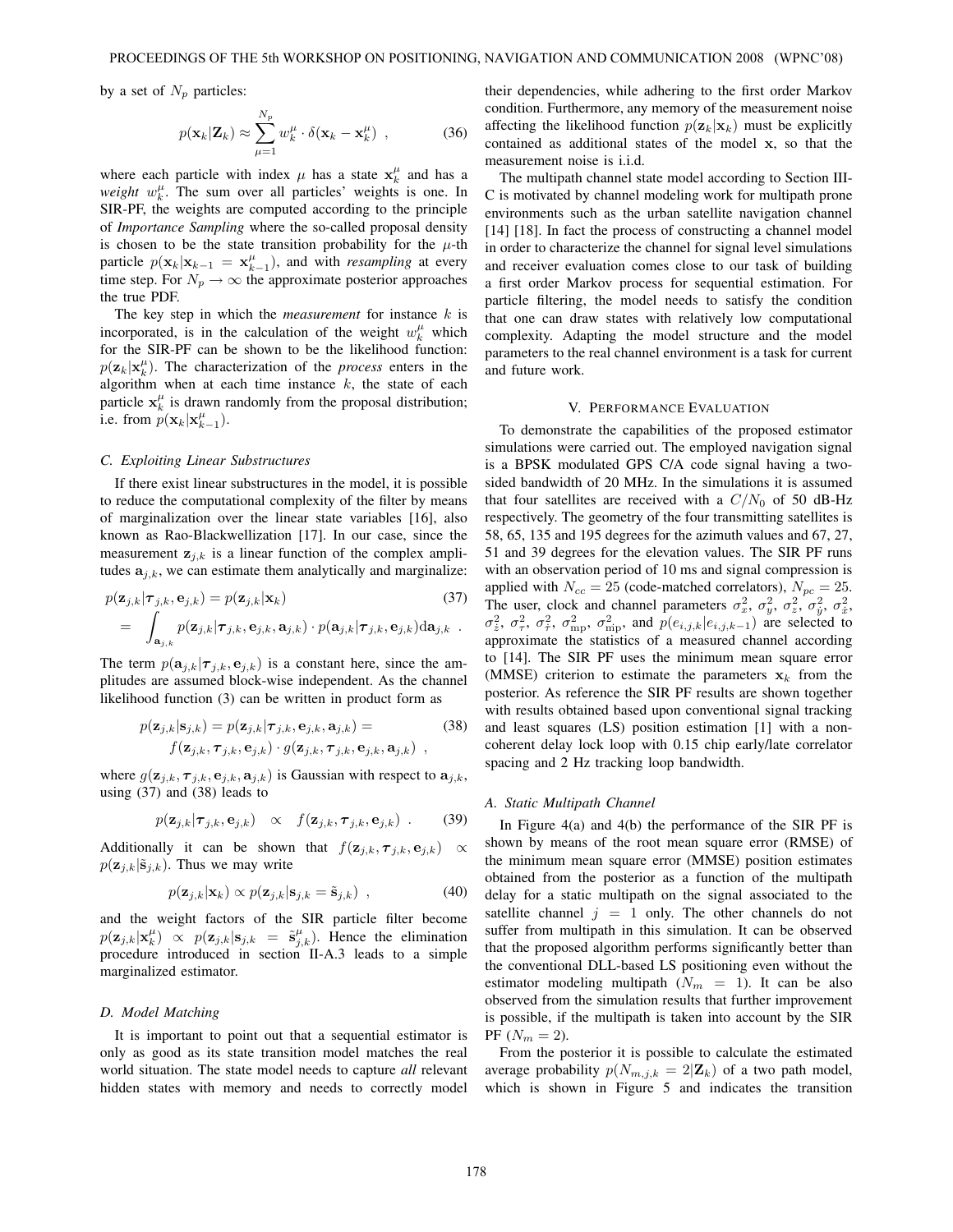

Fig. 4. Static multipath scenario on range 1: Performance of DLL+LS, SIR PF with single path model and SIR PF with path activity tracking as function of relative multipath delay. 4(b) is a detailed view of 4(a) for 0-45 meters.

between the models: for small delays the two paths essentially merge to a single one. Note that in these simulations the model parameters of the sequential estimator are still the ones designed for the dynamic channel and not optimal for this static scenario.

## *B. Dynamic Multipath Channel*

Furthermore we have carried out simulations under a dynamic multipath scenario. Results for a randomly chosen dynamic channel are depicted in Figure 6 and Figure 7 for two kinds of SIR PFs, one using  $N_m = 1$ , corresponding to a conventional receiver using a sequential positioning algorithm, and the other using  $N_m = 2$ , both running with 20 000 particles, respectively. The SIR PF results show the magnitude of the error of the MMSE position estimate. Figure 8 shows the multipath channels affecting the four received satellite signals including the MMSE estimates of the path delays. To consider two different types of echoes the amplitude of the echoes in the simulation is either picked randomly from 0.1 up to 0.2 times the amplitude of the direct path (weak echo) or picked randomly from 0.6 up to 0.8 times the amplitude of the direct path (strong echo). The performance of the DLL+LS approach suffers significantly from the multipath reception (RMSE = 17.97 m) and the SIR PF using  $N_m = 1$  (RMSE = 4.31) m) is able to outperform it, as it exploits the properties of the position domain likelihood as well as the position and clock parameter movement models. Further improvement is achieved with the SIR PF with  $N_m = 2$  (RMSE = 1.42 m).



Fig. 5. Static multipath scenario: Average probability of a two path model for the estimator with path activity tracking. 5(b) is a detailed view of 5(a) for 0-45 meters.



Fig. 6. Performance of DLL+LS based positioning, SIR PF with single path model and SIR PF with path activity tracking. Simulation with multipath environment according to Figure 8

Despite up to three echoes being active simultaneously and the estimators restriction to two paths it can be observed that the SIR PF tracks predominantly the strong multipath signals as illustrated in Figure 8.

# VI. CONCLUSIONS

We have demonstrated how sequential Bayesian estimation techniques can be applied to the combined positioning and multipath mitigation problem in a navigation receiver. The proposed approach is characterized by complexity reduction techniques for efficient likelihood computation in combination with a particle filter realization of the prediction and update recursion. The considered movement model has been adapted to dynamic user and multipath channel scenarios and incorporates the number of echoes as a time variant hidden channel state variable that is tracked together with the position and clock parameters in a probabilistic fashion. A promising advantage compared to existing ML estimation approaches is